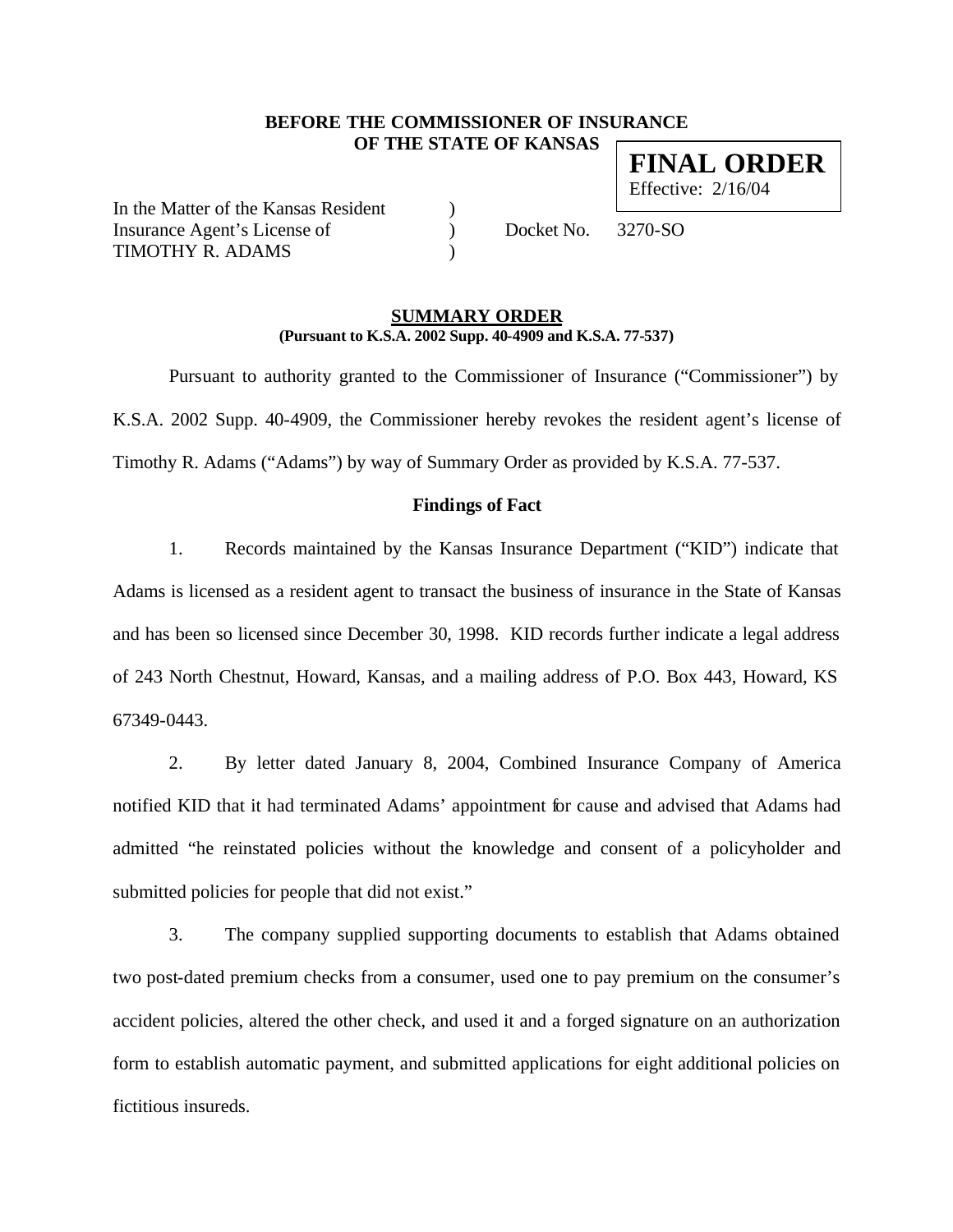4. A letter "To Whom It May Concern" dated 11-03-03 and signed "Tim Adams" was included in the supporting documents. The letter admits Adams diverted funds and fabricated names for the policies.

5. In addition, Adams admits to reinstating four policies without the knowledge or consent of the insureds.

6. Adams also admits to submitting applications for coverage on nonexistent persons and submitting applications for members of his extended family, paying the initial premiums with his own funds, and canceling the policies in order to create an "illusion of performance."

## **Applicable Law**

7. K.S.A. 2002 Supp. 40-4909(a) provides, in relevant part:

"The commissioner may deny, suspend, revoke or refuse renewal of any license issued under this act if the commissioner finds that the applicant or license holder has . . . (2) Violated: (A) Any provision of chapter 40 of the Kansas Statutes Annotated, and amendments thereto, or any rule and regulation promulgated thereunder; . . . (8) Used any fraudulent, coercive, or dishonest practice, or demonstrated any incompetence, untrustworthiness or financial irresponsibility in the conduct of business in this state or elsewhere. . . . (10) Forged another person's name to an application for insurance or to any document related to an insurance transaction. . . " K.S.A. 2002 Supp. 40-4909(a).

8. The Commissioner may revoke any license issued under the Insurance Agents Licensing Act if the Commissioner finds that the insurable interests of the public are not properly

served under such license. K.S.A. 2002 Supp. 40-4909(b).

# **Conclusions of Law**

9. The Commissioner has jurisdiction over Adams as well as the subject matter of this proceeding, and such proceeding is held in the public interest.

10. The Commissioner finds that good cause exists to revoke Adams' insurance agent's license in that Adams has admitted to forging applications for insurance, and the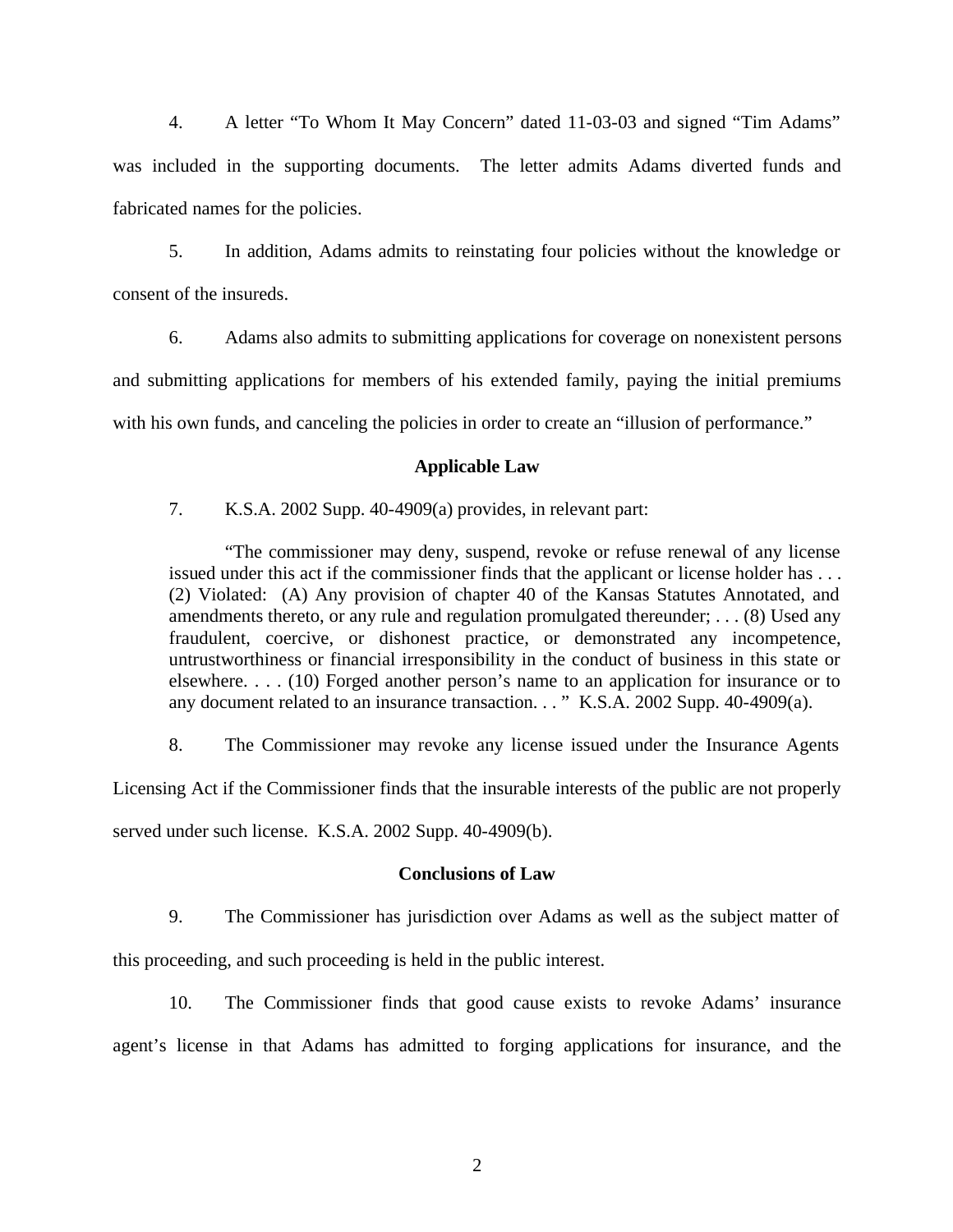documents supplied by the company demonstrate that Adams also obtained, altered and submitted a personal check to facilitate electronic premium payments without authorization.

11. The Commissioner finds that good cause exists to revoke Adams' license in that his conduct constitutes a fraudulent or dishonest practice and demonstrates untrustworthiness and financial irresponsibility in the conduct of business.

12. The Commissioner concludes that Adams' license should be revoked without delay for the protection of the insurable interests of the public.

13. Based on the facts and circumstances set forth herein, it appears that the use of summary proceedings in this matter is appropriate, in accordance with the provisions set forth in K.S.A. 77-537(a), in that the use of summary proceedings does not violate any provision of the law and the protection of the public interest does not require the KID to give notice and opportunity to participate to persons other than Timothy R. Adams.

**IT IS THEREFORE ORDERED BY THE COMMISSIONER OF INSURANCE THAT** the Kansas resident insurance agent's license of Timothy R. Adams is hereby **REVOKED**.

### **Notice and Opportunity for Hearing**

Timothy R. Adams within fifteen (15) days of service of this Summary Order, may file with the KID written request for a hearing on this Summary Order, as provided by K.S.A. 77-

542. In the event a hearing is requested, such request should be directed to:

John W. Campbell General Counsel Kansas Insurance Department 420 S.W.  $9^{th}$  Street Topeka, KS 66612

3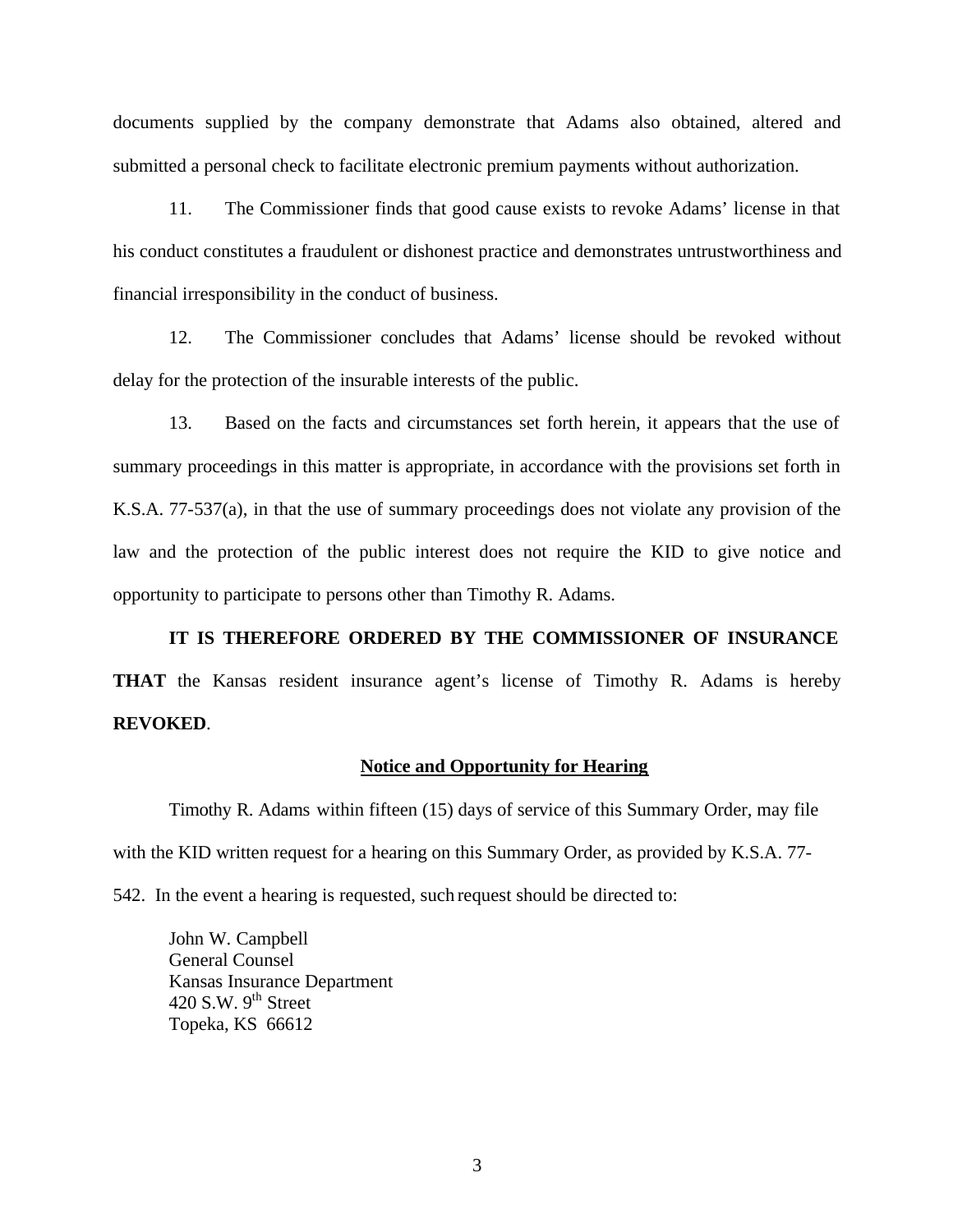Any costs incurred as a result of conducting any administrative hearing shall be assessed against the agent who is the subject of the hearing as provided by K.S.A. 40-4909(f). Costs shall include witness fees, mileage allowances, any costs associated with the reproduction of documents which become part of the hearing record, and the expense of making a record of the hearing.

If a hearing is not requested, this summary order shall become effective as a Final Order, without further notice, upon the expiration of the fifteen-day period for requesting a hearing. The Final Order will constitute final agency action in this matter.

In the event the Petitioner files a petition for judicial review, the agency officer designated pursuant to K.S.A. 77-613(e) to receive service of a petition for judicial review on behalf of the KID is John W. Campbell, General Counsel, Kansas Insurance Department, 420 S.W.  $9^{th}$  St., Topeka, KS 66612-1678.

**IT IS SO ORDERED THIS \_29th\_ DAY OF JANUARY 2004, IN THE CITY OF TOPEKA, COUNTY OF SHAWNEE, STATE OF KANSAS.** 



| $\angle$ s/ Sandy Praeger        |  |
|----------------------------------|--|
| <b>Sandy Praeger</b>             |  |
| <b>Commissioner of Insurance</b> |  |
| BY:                              |  |
|                                  |  |

 $/s/$  John W. Campbell John W. Campbell General Counsel